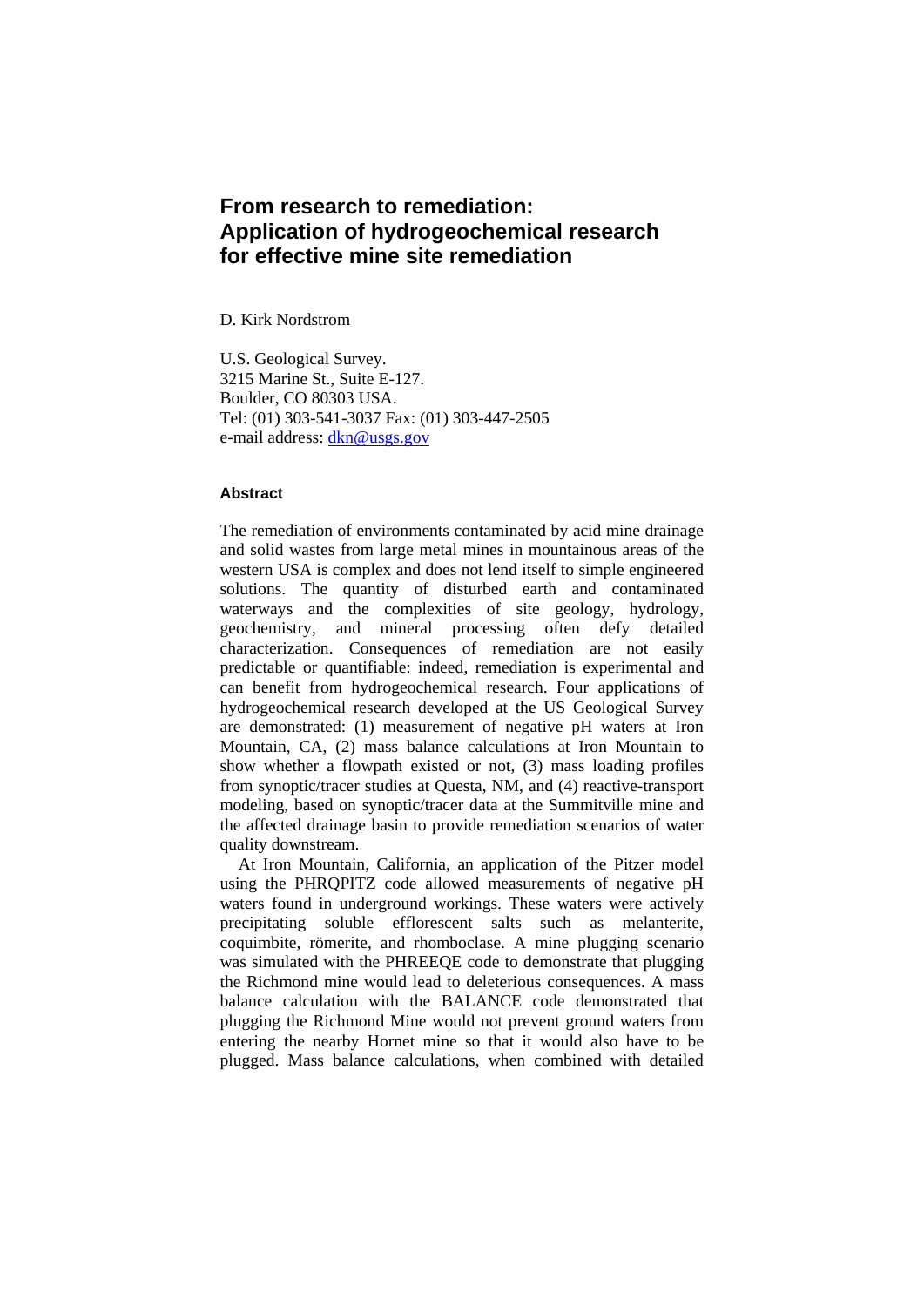mineralogy and mineral chemistry, can provide a much more reliable accounting of the water-rock interactions for site characterization and baseline, pre-remediation conditions.

 Continuous-flow tracer-injection studies as developed in the USGS, with proper synoptic sampling, are the most reliable means of identifying the magnitude of inflows from surface and ground waters. Once they have been identified, the relative benefits of remediating multiple sources can be quantified and can lead to improved costbenefit analyses. Synoptic/tracer studies can also quantify the degree of remediation success when done after remediation has been completed. When synoptic/tracer studies are combined with reactivetransport modeling it becomes possible to construct remediation scenarios to weigh the relative merits and costs of remedial alternatives. The Summitville mine study is a good example of this approach.

## **1 Introduction**

Mineral extraction, processing, and metal and non-metal production has been the backbone of modern society. It has also led to the disturbance and contamination of huge quantities of air, water, and soil. Attempts have been made and are continuing to be made to restore these degraded resources. However, the scale and complexity of restoring or remediating mine sites does not lend itself to simple engineered solutions. The complexities include the geologic framework, the hydrologic conditions, the geochemical processes including microbial catalysis, and the overprint of mining extraction and mineral processing. These aspects are frequently ignored or inadequately addressed in the hurried attempt to "engineer" the solution and, consequently, well-intentioned remedial attempts can fail (Nordstrom, 1999, 2000). Heterogeneities such as discontinuities or strong gradients in lithology, rock integrity, permeability, and ground-water chemistry or flow can also foul attempts at remediation. Proper application of available research on hydrogeochemical processes can often reduce these types of uncertainties, thereby reducing costs of remediation. Unfortunately, the engineering mentality is often too presumptuous and proud to accept advice from the earth science community on remediation planning. These are the seeds from which future mistakes are born.

 The purpose of this paper is to present four examples of hydrogeochemical research developed at the US Geological Survey that have effectively improved mine site characterization and remediation.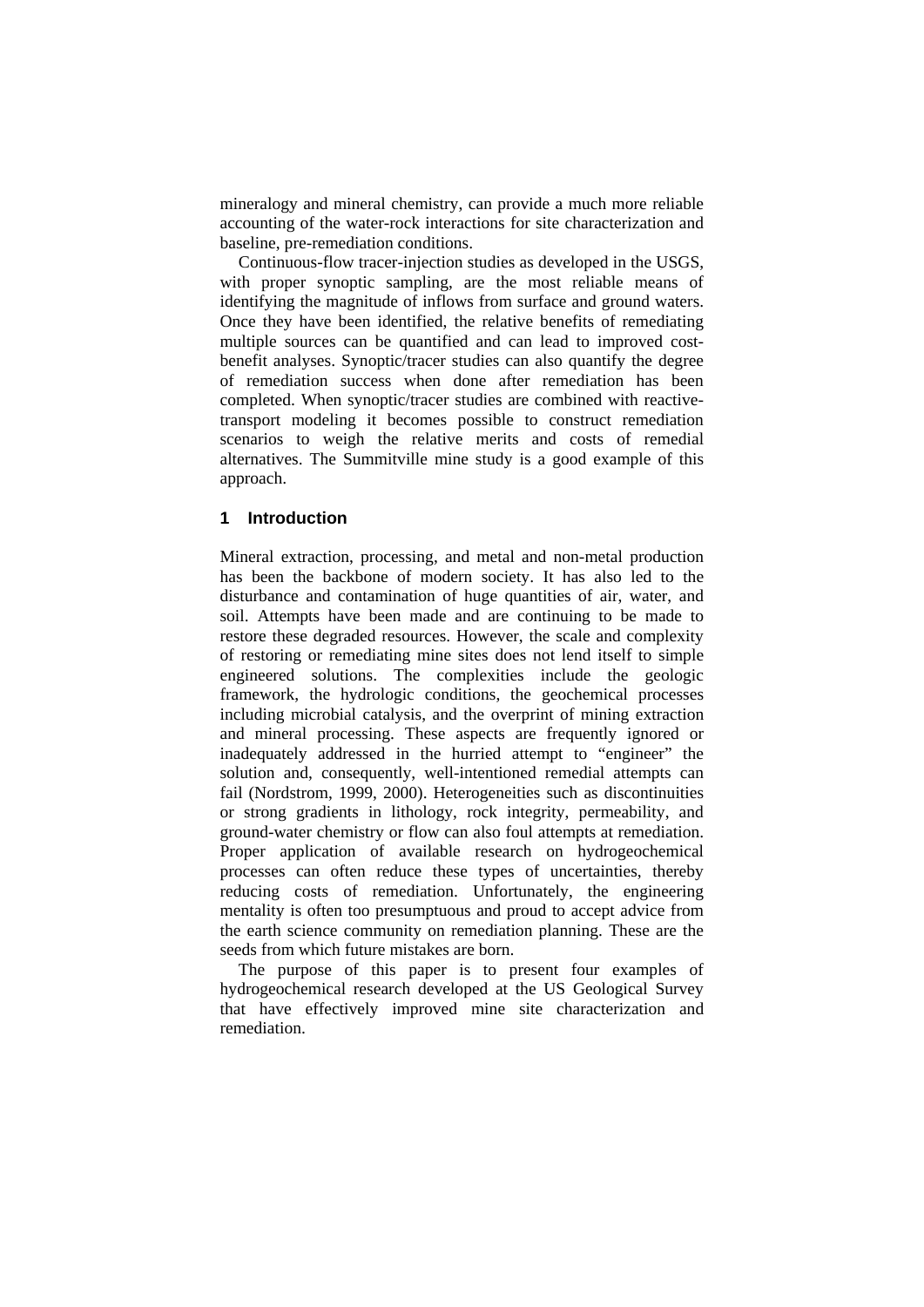## **2 Negative pH, efflorescent salts, and why** *not* **to plug a mine**

During remedial investigations on the Iron Mountain Superfund mine site in northern California, the issue of whether or not to plug the Richmond Mine portal to prevent acid effluent from discharging was strongly debated. Iron Mountain, once the largest copper mine in California, became the largest discharger of acid and dissolved metals. A considerable amount of historical data exist for effluent composition and discharge from the Richmond Mine because it is the largest single source of dissolved metals (both in terms of concentration and in terms of flux) in the Iron Mountain district. A summary of the data for discharge, pH, Cu and Zn concentrations for 1983-91 are shown in Table 1.

Table 1. Mean and range of values for discharge, pH, zinc, and copper in the Richmond effluent water.

|                   | <b>Mean</b> | Range         |
|-------------------|-------------|---------------|
| Discharge $(L/s)$ | 4.4         | $0.5 - 50$    |
| pН                | 0.8         | $0.02 - 1.5$  |
| $zinc$ (mg/L)     | 1,600       | $700 - 2,600$ |
| copper (mg/L)     | 250         | 120 - 650     |

 Conditions at Iron Mountain are nearly optimal for the production of acid mine waters, and this mine drainage is some of the most acidic and metal-rich reported anywhere in the world (Nordstrom and Alpers 2000; Nordstrom et al. 2000). Prior to the late 1980's when major remediation efforts began, approximately 2,500 tons of pyrite weathered every year from the Richmond Mine and water containing about 300 tons per year of dissolved Cd, Cu, and Zn drained from the site into the Sacramento River. During periods of high runoff, sudden surges of acid mine waters into the Sacramento River have caused massive fish kills that state and federal agencies have investigated since 1939. In the Richmond Mine, about 8 millions tons of massive sulfide remain. At current weathering rates it would take about 3,200 years for the pyrite in the Richmond ore body to fully oxidize. The massive sulfide deposit is about 95% pyrite excavated by tunnels, shafts, raises, and stopes which allow rapid transport of oxygen by air advection. The sulfides are at or above the water table so that moisture and oxygen have ready access.

 Plugging the Richmond Mine portal seemed like a simple solution but no one knew the consequences of this action. I was specifically asked by the USEPA what the water quality of the mine pool would be in a mine plugging scenario. I couldn't provide any idea without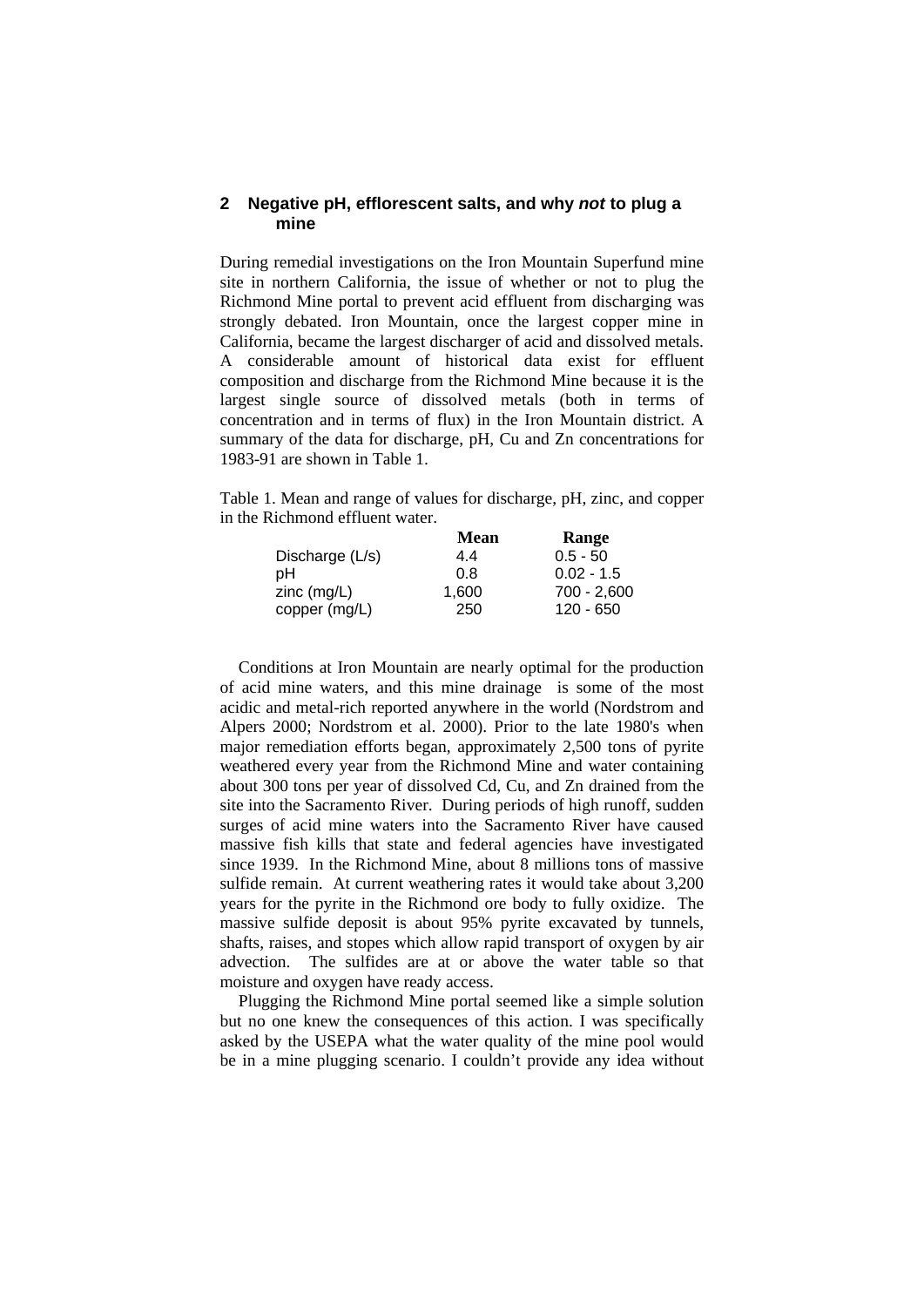some knowledge of the underground conditions. The USEPA renovated a portion of the Richmond workings so that the underground conditions could be examined and samples of minerals and water could be obtained for examination and analysis. In September 10-12, 1990, the first field trip for geochemical sampling revealed extremely acidic seeps with pH values as low as -3.6 and total dissolved solids concentration of more than 900 g/L and huge quantities of soluble iron sulfate salts. Three of the most acidic water samples taken from the Richmond Mine are shown in Table 2 below along with the main soluble salt found associated with the water sample. In addition to melanterite, rhomboclase, and römerite, large quantities of coquimbite and voltaite were also identified. The PHRQPITZ code, containing the Pitzer model for activity coefficients (Pitzer 1991), was used as a basis for defining the pH and calibrating the electrodes. Details of the procedure can be found in Nordstrom et al. (2000).

 With this information, a chemical scenario could be estimated for the composition of the mine pool that would form upon plugging. The assumption was made that the salts would dissolve but the amount of extremely acidic waters could not be quantified and was ignored. The exact amount of salts was also not quantifiable but the identification of the dominant salts was possible. Hence, assuming a proportion of salts that reflected those observed underground, the chemical composition of water was calculated as a function of the volume of dissolved salts with the computer code PHREEQE (Parkhurst et al. 1980). The

| <b>Sample</b>   | 90WA109 | 90WA110A | 90WA110C |
|-----------------|---------|----------|----------|
| Temperature, °C | 38      | 42       | 46       |
| PH.             | $-0.7$  | $-2.5$   | $-3.6$   |
| Element, mg/L   |         |          |          |
| Aluminum        | 6,680   | 1,420    |          |
| Antimony        | 16      | 29       |          |
| Arsenic (III)   | 38      | 32       |          |
| Arsenic (total) | 154     | 340      |          |
| <b>Barium</b>   | 0.1     | 0.2      |          |
| Beryllium       | 0.1     | 0.2      |          |
| Boron           | 2.5     | 17       |          |
| Cadmium         | 48.3    | 211      |          |
| Calcium         | 330     | 279      |          |
| Chromium        | 0.75    | 0.6      |          |
| Cobalt          | 15.5    | 5.3      |          |
| Copper          | 2,340   | 4,760    |          |
| Iron (II)       | 79,700  | 34,500   | 9,790    |
| Iron (total)    | 86,200  | 111,000  | 16,300   |
| Lead            | 3.8     | 11.9     |          |
| Magnesium       | 1,450   | 437      |          |

Table 2. Three examples of extremely acidic waters from Iron Mountain.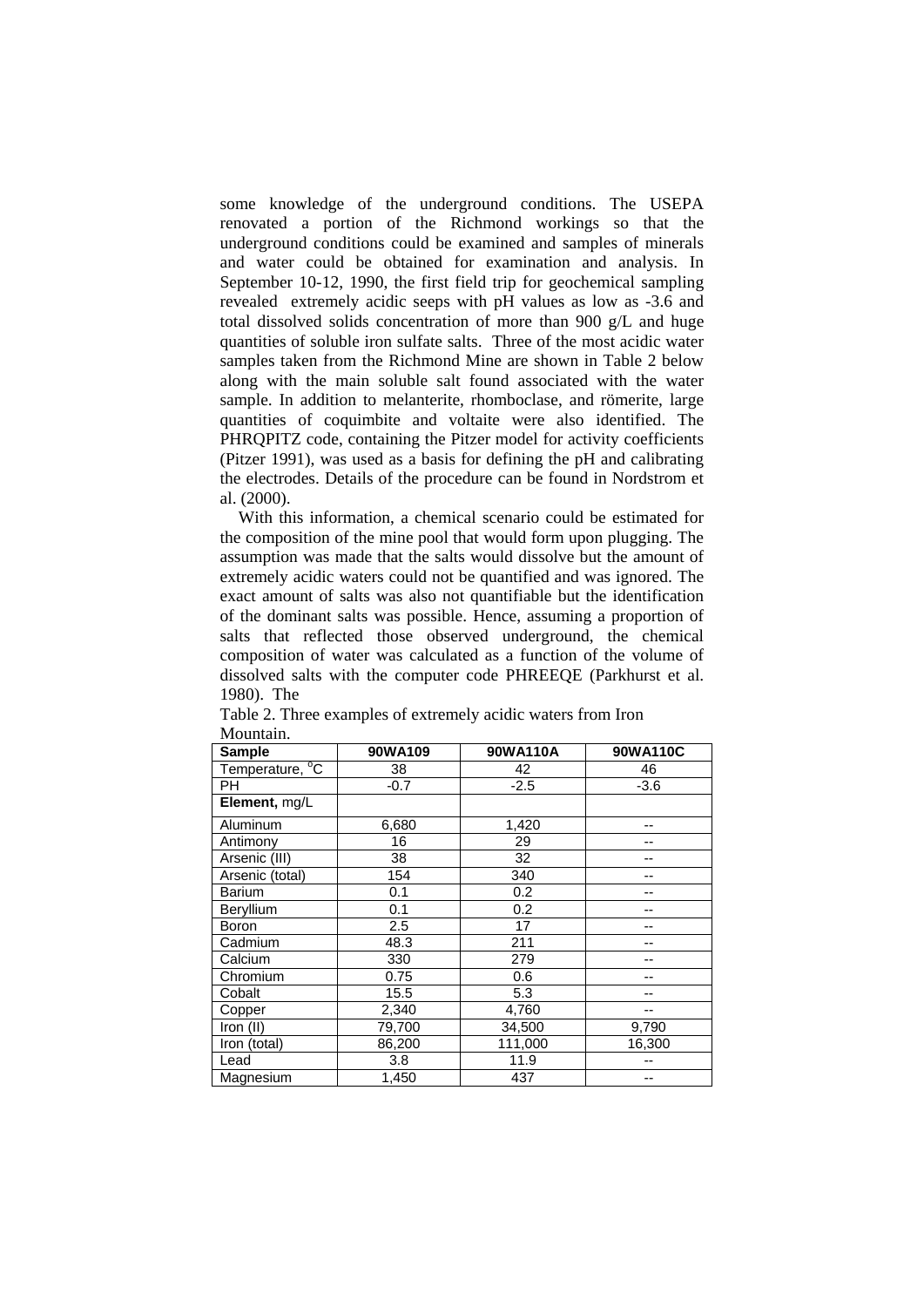| Manganese                    | 42          | 23          | --          |
|------------------------------|-------------|-------------|-------------|
| Molybdenum                   | 1.0         | 4.2         |             |
| <b>Nickel</b>                | 2.9         | 3.7         |             |
| Potassium                    | 1,170       | 194         | --          |
| Selenium                     | 2.1         | 4.2         | --          |
| Silicon (as $SiO2$ )         | 34          | 35          |             |
| Silver                       | 0.65        | 2.4         |             |
| Sodium                       | 939         | 416         |             |
| Strontium                    | 0.49        | 0.90        |             |
| Sulfur (as SO <sub>4</sub> ) | 360,000     | 760,000     |             |
| Thallium                     | 0.15        | 0.39        |             |
| Tin                          | 15          | 41          |             |
| Titanium                     | 125         | 1.0         |             |
| Vanadium                     | 11          | 15          |             |
| Zinc                         | 7,650       | 23,500      |             |
| <b>Associated</b>            | melanterite | rhomboclase | rhomboclase |
| Mineral(s)                   |             | römerite    |             |



VOLUME PERCENT SALT DISSOLVED

Figure 1. Decrease in pH of mine pool as a function of dissolved salts.

result was calculated and appears in figure 1 above. The conclusion was that about  $600,000 \text{ m}^3$  of water with pH equal to or less than 1 and with many grams per liter of dissolved metals would be produced above the existing water table, in a rock with little or no neutralization capacity and in which ground-water flow would be governed by fractures, faults, tunnels, adits, and drillholes. In other words, water flow paths would be unpredictable and probably not easily controllable. The conclusion was that mine plugging at Iron Mountain could be a dangerous, high-risk, and ineffective alternative. Partly for this reason, mine plugging was never attempted.

## **3 Study of hydrologic connections with mass balances**

The Hornet Mine at Iron Mountain, California is located in close proximity to the Richmond Mine and at a lower elevation. The Hornet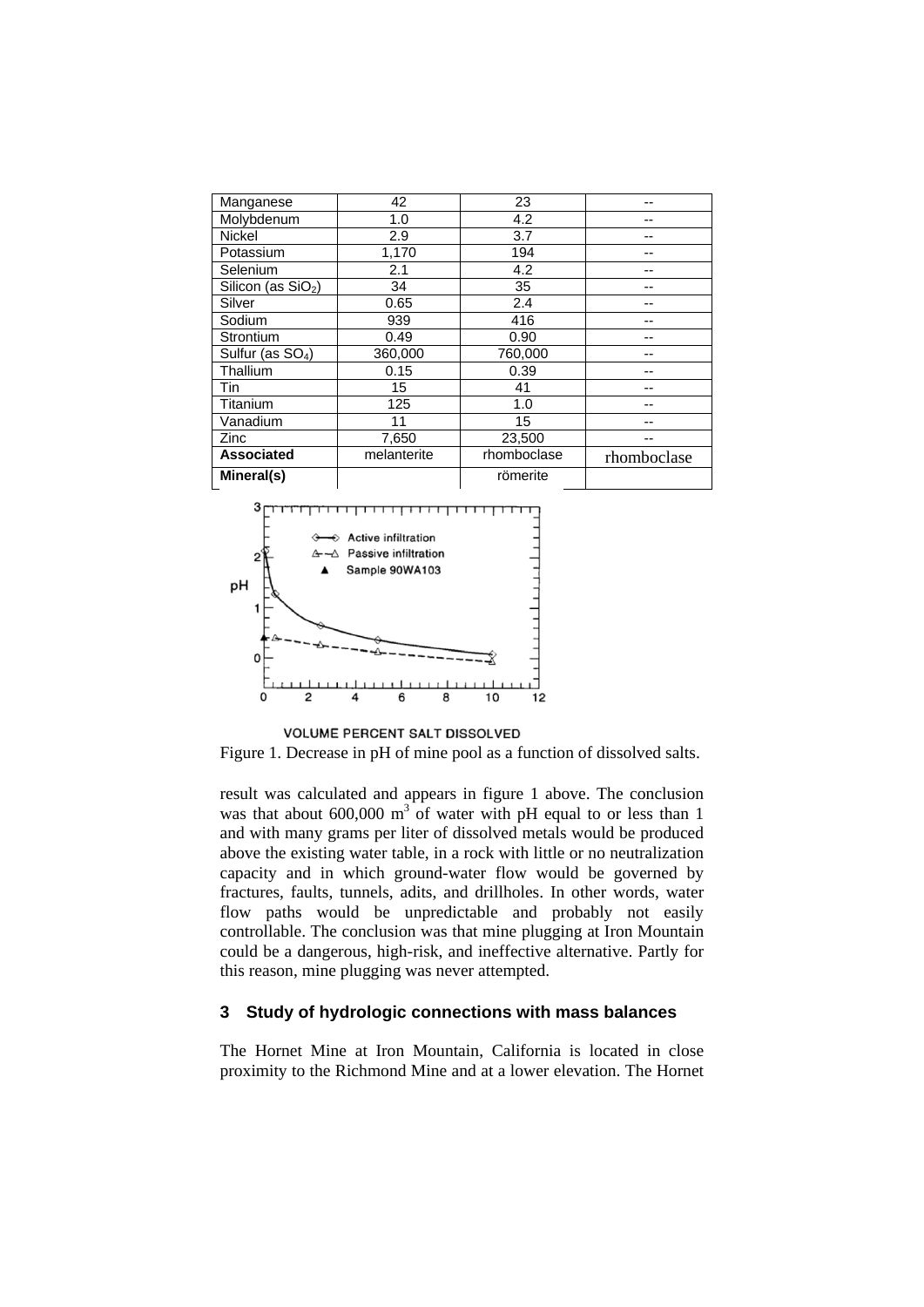effluent is the second worst quality mine discharge at Iron Mountain. It was thought that the Hornet effluent originated in the Richmond and if the Richmond were plugged, flow from the Hornet would cease. The access of water to the openings that connected the Richmond to the Hornet, however, was questioned because much of the underground workings had caved in and the passageways may be blocked to water flow. To determine if there was hydrologic connection between the two mines, 5 independent methods were used (Alpers et al. 1992). Of these methods, the mass balance method was the most definitive. Using the BALANCE program (Parkhurst et al. 1982), the effluent composition from the Richmond was characterized in terms of the mineral reactions that would produce it. The mineralogy was well characterized and 11 minerals could account for the water chemistry of the Richmond discharge: albite, sericite, kaolinite, epidote, chlorite, silica, calcite, pyrite, chalcopyrite, sphalerite, and melanterite. The gases oxygen and carbon dioxide also had to be included in the mass balance. For the evolution of water from rain water (pure water was used) to Richmond effluent, all the above minerals had to dissolve except silica and melanterite which had to precipitate. Oxygen gas reacted and carbon dioxide produced. The same analysis was done for the Hornet effluent. Then mixing was applied to see if it were possible to begin with Richmond water and mix it with clean ground water to produce the Hornet effluent. The result was that the only models that satisfied the constraints were ones that allowed a maximum of 2% of the Richmond water in the Hornet effluent. The remaining chemistry of the Hornet had to be produced by reaction within the Hornet mineral deposit. The other 4 methods also confirmed that there had to be little or no hydrologic connection between the Richmond and Hornet workings.

# **4 Synoptic/tracer studies and reactive-transport modeling**

Two methods, stream tracer studies with synoptic sampling and reactive-transport modeling, are powerful tools that can quantify discharge in mountainous streams, determine surface and subsurface inflow discharges and loads, identify the major loading sources from mineralized areas, and identify the major in-stream processes affecting stream chemistry (Kimball et al. 2002). They have been frequently used not only for quantifying source loadings and in-stream processes but also to evaluate remediation alternatives (Kimball et al. 2003; Ball et al. 2004). These methods provide a much clearer picture of sources of acid-rock or acid-mine drainage and the potential improvement of site-specific remediation on the receiving stream or river. Consequently they have been in considerable demand during the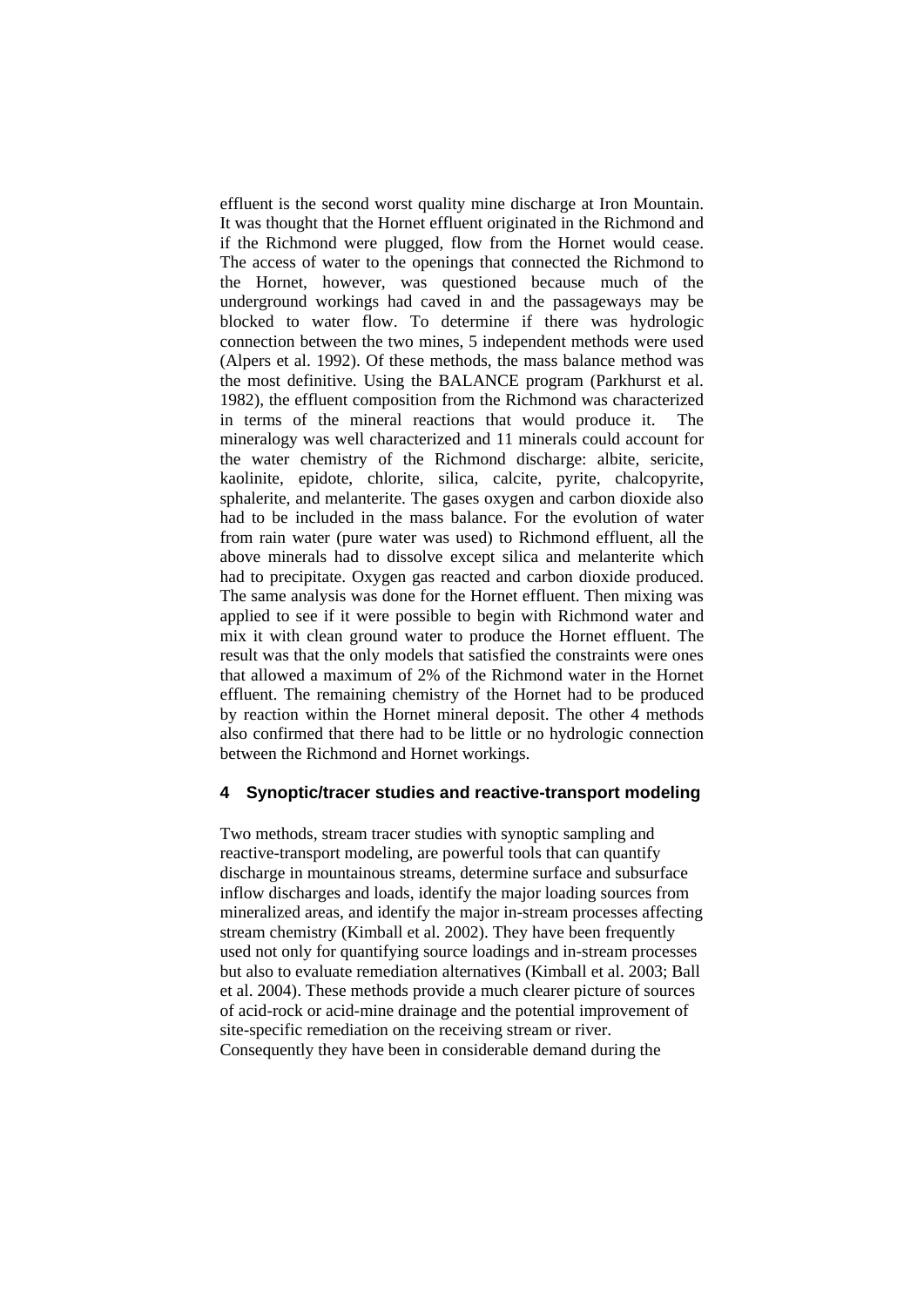planning and execution of environmental restoration of lands affected by acid-rock drainage.

 The synoptic/tracer method involves adding a conservative tracer such as LiCl solution to acidic streams and NaBr solution to neutral to basic streams by continuous-flow injection at the upstream end of a given reach. Tracer concentrations are then measured at several downstream locations and the data are used to determine volumetric flow rate. Synoptic sampling is done both in the main stream and for all visible inflows. Mass loadings are calculated and the difference between sampled inflow loadings and increases in main stream loadings are attributed to unsampled ground-water inflows.

 An example of manganese mass loadings for a 20 km reach of the Red River Valley in New Mexico is shown in figure 2 for two different water years (2001 and 2002). These are cumulative instream load plots not the actual instream loads. That is, the instream load increases from the accumulated inflows only, they do not decrease. This example is based on two synoptic/tracer studies to determine the location and quantity of inflows from both natural and mined source areas. There are several striking differences between the two water years. First, the loadings during 2001 are greater overall than those in 2002. The reason for this difference is that 2002 was the driest year on record and flows had decreased. Furthermore, during the 2002 tracer the mining company was pumping groundwater from the alluvial aquifer. This pumping helps to explain why there was a big jump in manganese loading at about 14 km in 2001 but not in 2002. The mine site reach is from about 10 km to about 19 km, occupying the lower half of the profile. It is obvious that considerable amounts of manganese are mobilized from the mine site but what is not clear is how much of this manganese loading is from mining activities, i.e. leaching of waste rock piles, or from natural weathering and transport, because the magnitude of natural manganese mineralization (chiefly rhodocrosite) is known to be greater at the mine site than further upstream and natural acidification of ground waters has occurred at the mine site before any mining took place. The manganese load increases near the beginning of the reach and again at about 7 km are from natural sources.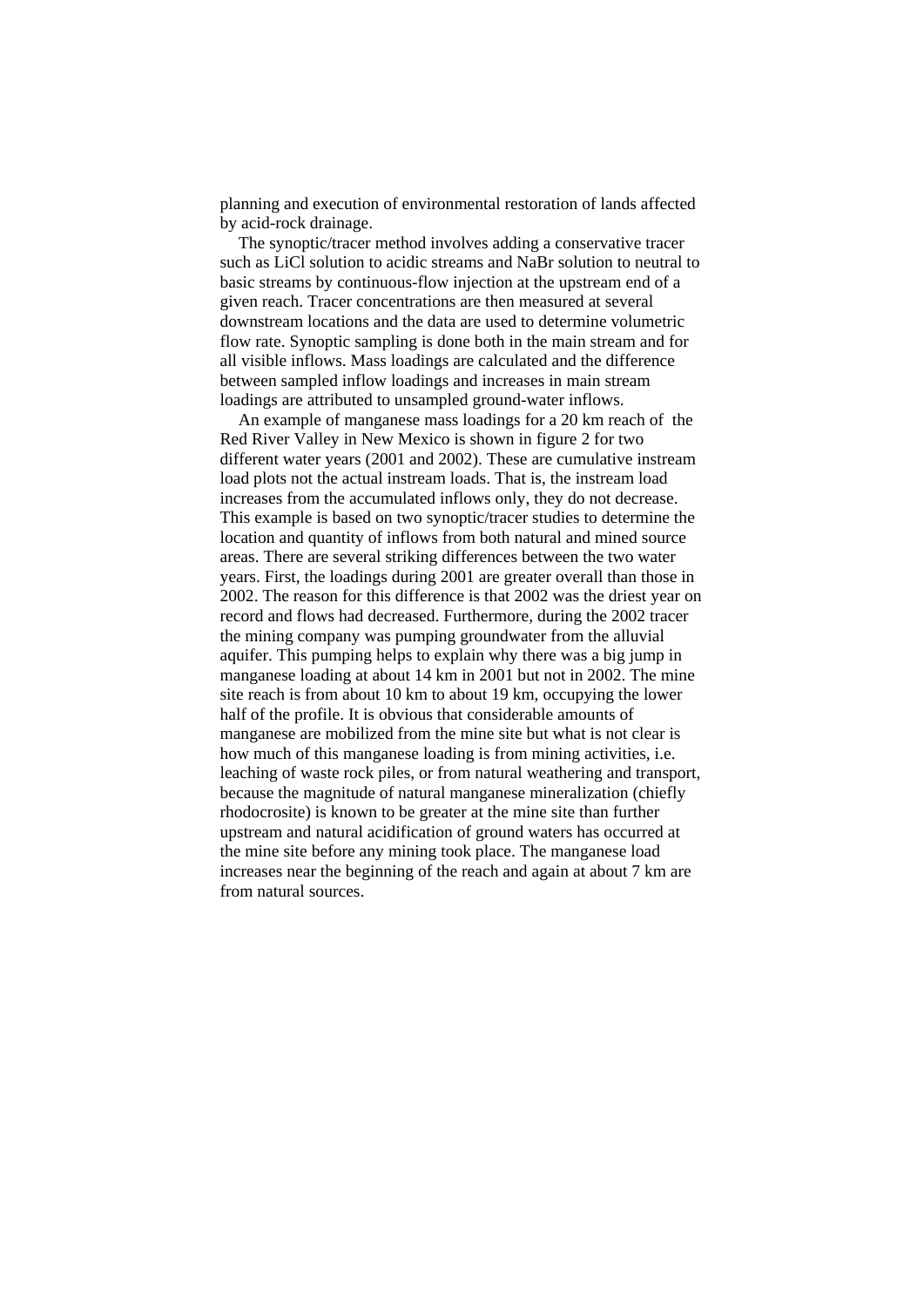

Figure 2. Cumulative mass loading curve for manganese in the Red River, New Mexico for water years 2001 and 2002.

 Reactive-transport models use data derived from the synoptic/tracer method to calibrate the model. After calibration, then conservative solutes in the main stream are modeled and compared to actual measurements through the use of the OTIS program (Kimball et al. 1994; Runkel 1998). If the conservative constituents are adequately modeled then reactions are simulated by coupling OTIS with the MINTEQA2 code in the OTEQ code (Runkel et al. 1996). The OTEQ code considers aqueous speciation equilibria, one-dimensional transport with advection, disperison, lateral inflow, transient storage, distribution between mobile and immobile phases, precipitation/dissolution, particle settling, and sorption.

 An example of the application of OTEQ to a stream system receiving acid mine drainage is provided by the Summitville mine study (Ball et al. 2004). Two synoptic/tracer studies were done in Wightman Fork and the Alamosa River, one under high-flow conditions and the other under low-flow conditions. Figure 3 shows the results of OTEQ simulations for pH and concentrations of Al, Fe, and Cu under the high-flow conditions of June, 1999. These constituents are the most reactive in this aqueous system. All other solutes behaved conservatively. Furthermore, there were feedback loops such that any changes in one constituent affected the others. For Fe, Al, and Cu both dissolved and "mobile" (dissolved plus suspended particles) were measured and simulated. The simulation results gave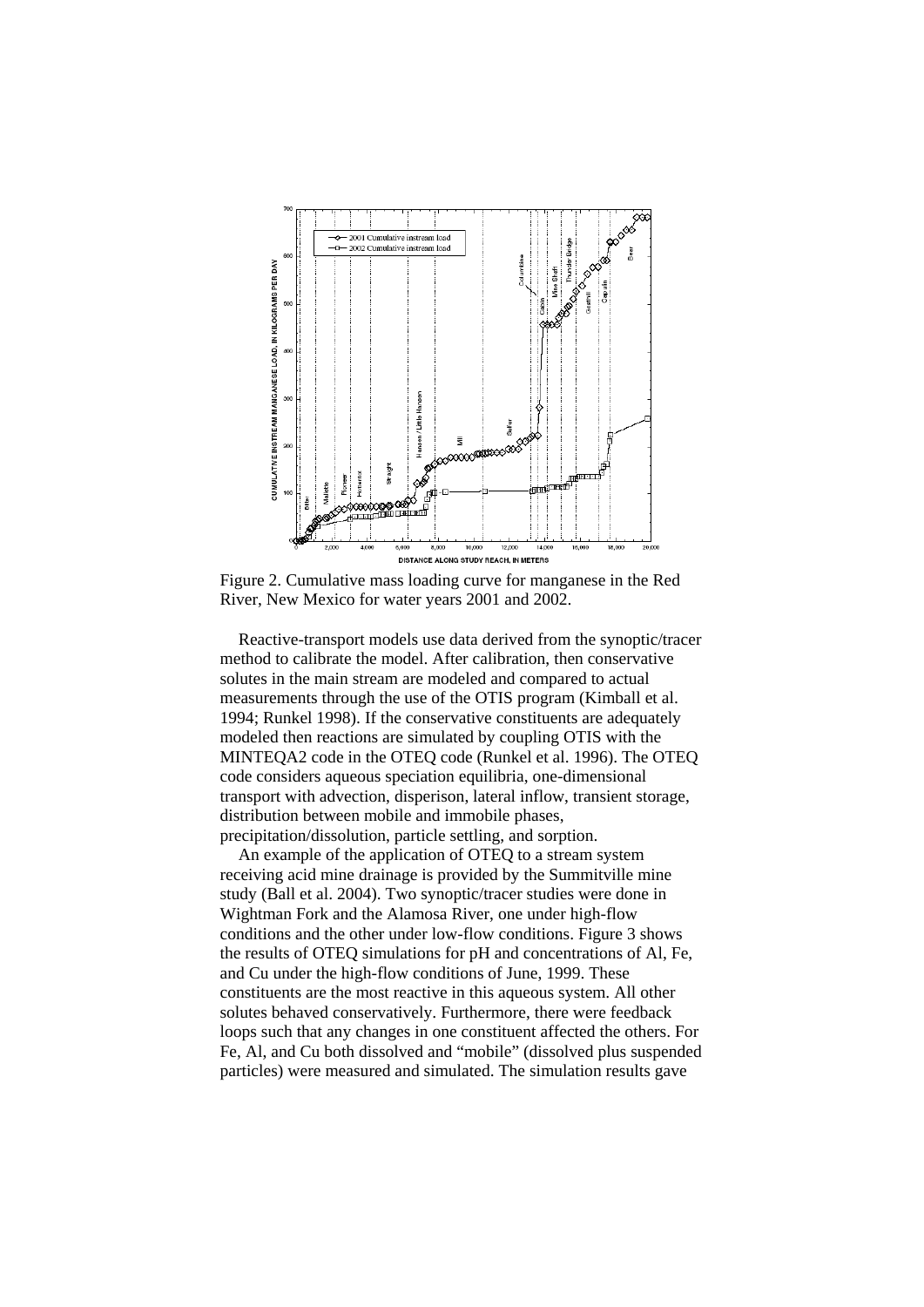excellent comparisons with the measured data. Next the model was used to calculate 9 remediation scenarios. These scenarios ultimately provided results needed by the State of Colorado to make final decisions on the most effective remedial alternatives for improving water quality (Ball et al. 2004).



Figure 3. Profiles of pH, and concentrations of dissolved and mobile (dissolved and particulate) aluminum, iron, and copper with distance along the Wightman Fork/Alamosa River system, Colorado.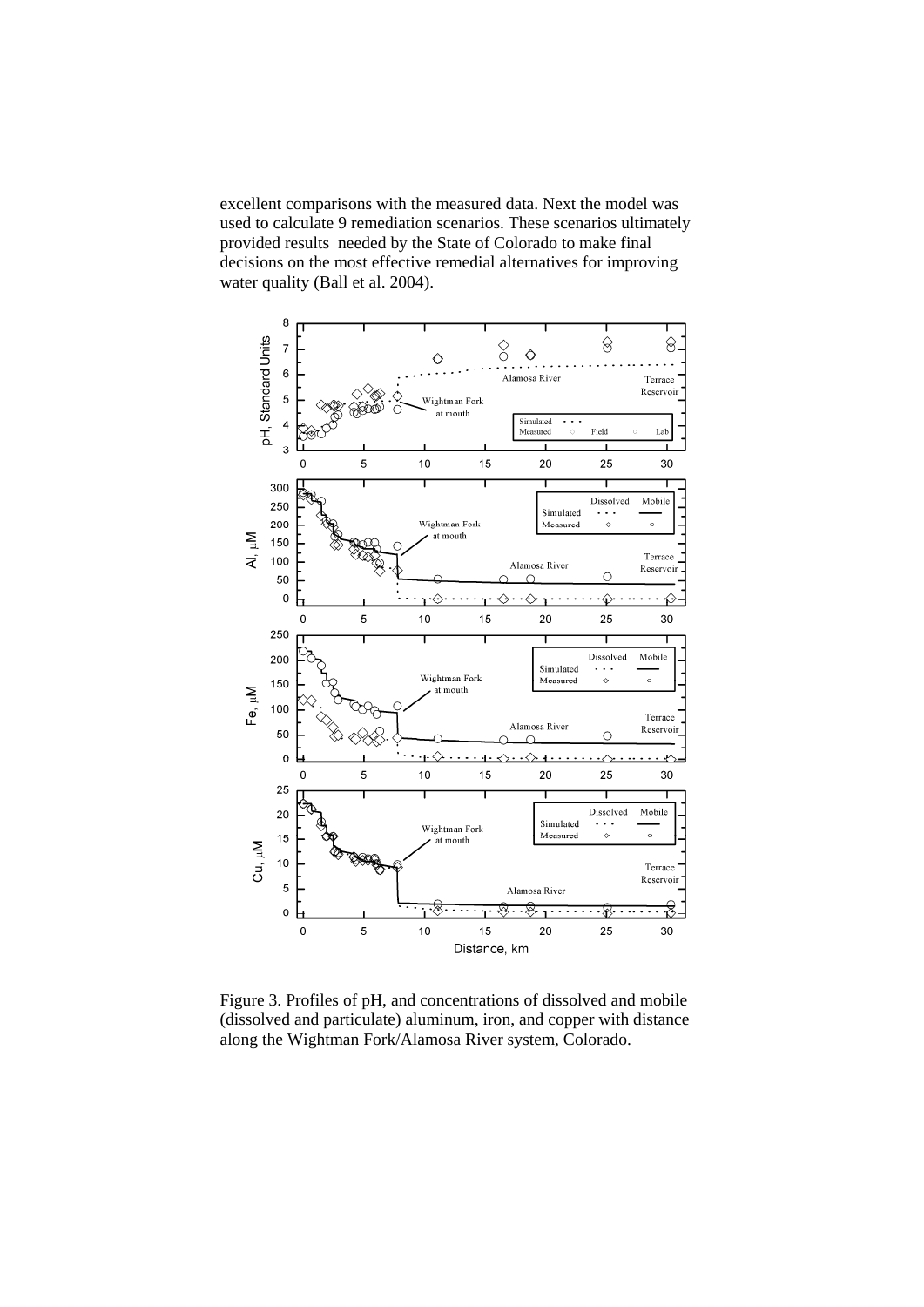# **Conclusions**

The reults of hydrogeochemical research at the US Geological Survey have proven applicable to the remediation of water quality at mine sites in the western USA. In particular, the application of mass balance models, geochemical reaction models, and reactive-transport models to sites where the geochemistry has been carefully characterized has made science-based remediation decisions possible. Regulatory agencies can make sound management decisions based on best available information. More specifically, mine plugging is not a desirable alternative because the resultant mine pool can be of extremely poor water quality and in a hydrologically unstable situation. When this water does discharge, the location of discharge is not easily predictable and it will be more difficult to treat. Stream tracer studies and the resultant mass loading profiles can provide much more quantitative information on inflow sources and location of inflow. Reactive-transport models can not only simulate instream reactions and mixing processes but they can also provide a framework for remediation scenarios so that the most cost-effective alternatives can be chosen. Recognition of geologic, hydrologic, and geochemical features controlling water flow and composition is essential to wise water quality regulation.

### **Acknowledgements**

This work has been funded by the USEPA, Regions 8 and 9, by the Colorado Department of Public Health and the Environment (CDPHE), and by the Toxic Substances Hydrology Program of the USGS.

### **References**

- Alpers CN, Nordstrom DK, Burchard JM (1992) Compilaiton and interpretation of water-quality and discharge data for acidic mine waters at Iron Mountain, Shasta County, California, 1940-91. *US Geological SurveyWater-Resources Investigations Report 91-4160.*
- Ball JW, Runkel RL, Nordstrom D.K. (2004) Evaluating remedial alternatives for the Alamosa River and Wightman Fork, near the Summitville Mine, Colorado: Application of a reactive-transport model to low- and high-flow simulations. Chap. 3 *In Environmental Sciences and Environmental Computing, Vol. 11.* Zanetti, P. (Edit).The EnviroComp Institute (http://www.envirocomp.org).